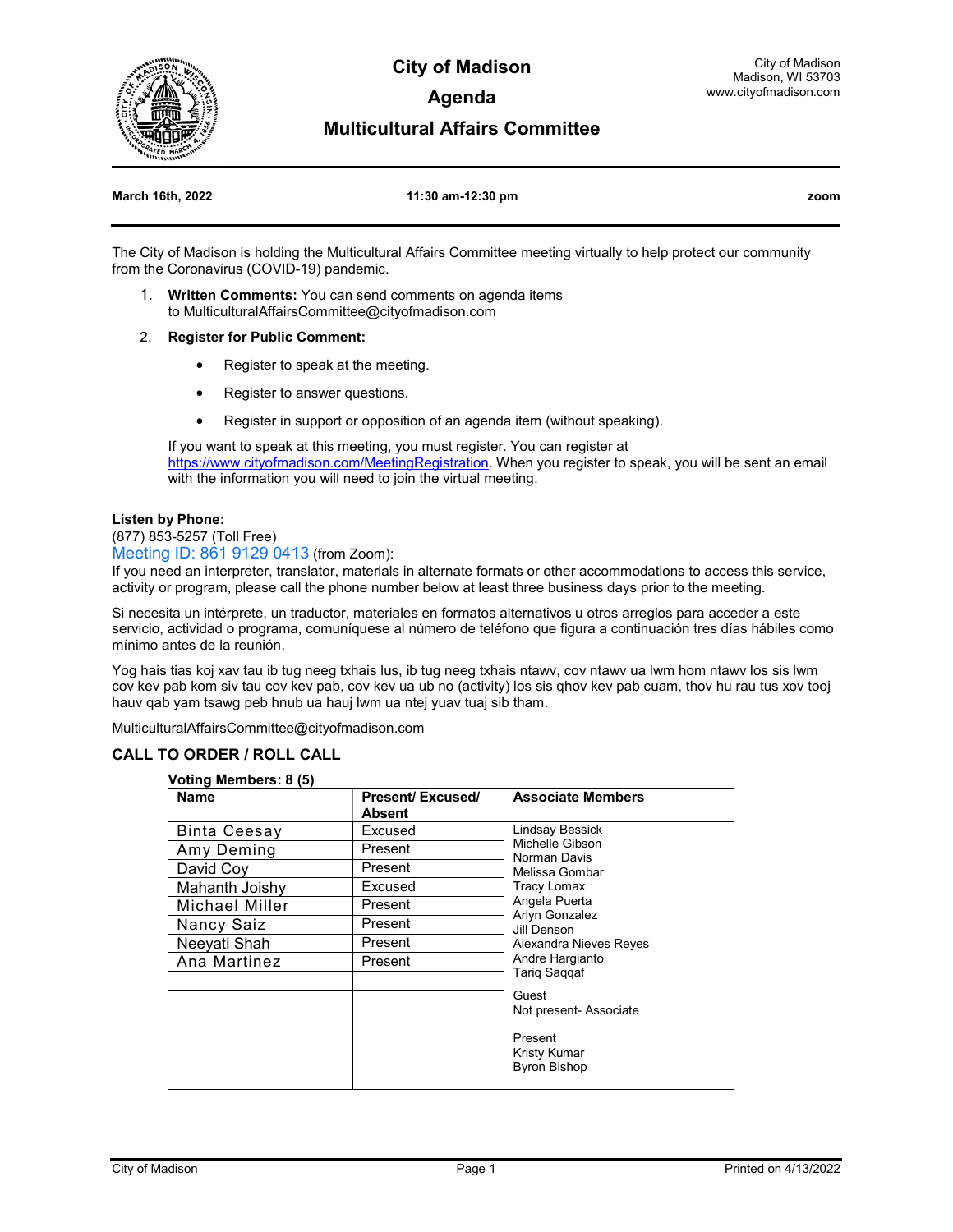## **1. PUBLIC COMMENT**

### **DISCLOSURES AND RECUSALS**

Members of the body should make any required disclosures or recusals under the City's Ethics Code.

None.

### **2. APPROVAL OF MINUTES**

Amy to move, David to second.

## **3. STAFF SPOTLIGHT:**

Ana Martinez, Finance, Buyer. Started last January, shared what got her to the City and brief background.

**4. UPDATE:** MAC Survey –the questions have been sent out 2/11/22. Design team has created a test environment to go over the qestions and be ready to send out for employees to complete. 1/3 of employees completed the 2019 survey, try to get more employees to complete the survey. Posters, online and paper forms to make it more available.

#### **5. Member Announcements**

- a. Met with Melisa Gombar and what MAC would like to see in a 5 year plan
	- i. See movement on quality of data and data storytelling, city has been made good progress on dashboard. It shows the what but not the how and why; the impact of the sense of belonging.
	- ii. Position description how are we appreciating and uplifting within the position, thinking through the dymatics of that.
	- iii. Social service distribution and access point
- b. Amy Deming New Leadership Development Program
	- i. Background, back in 2020 there was an equity analysis; one part was leadership development. Trying to give distinct in leadership vs supervisor delevelopment. Starting a new leadership development program, new and different to launh in January 2023. There will be a learning, partnering, networking and menotoring. It would run for 4 months, twice a year. Looking for folks to be part of the design team, no more than 6 hours in May.

#### **6. Next Meeting:**

April 20th, 2022

Staff Spotlight: Michael Miller